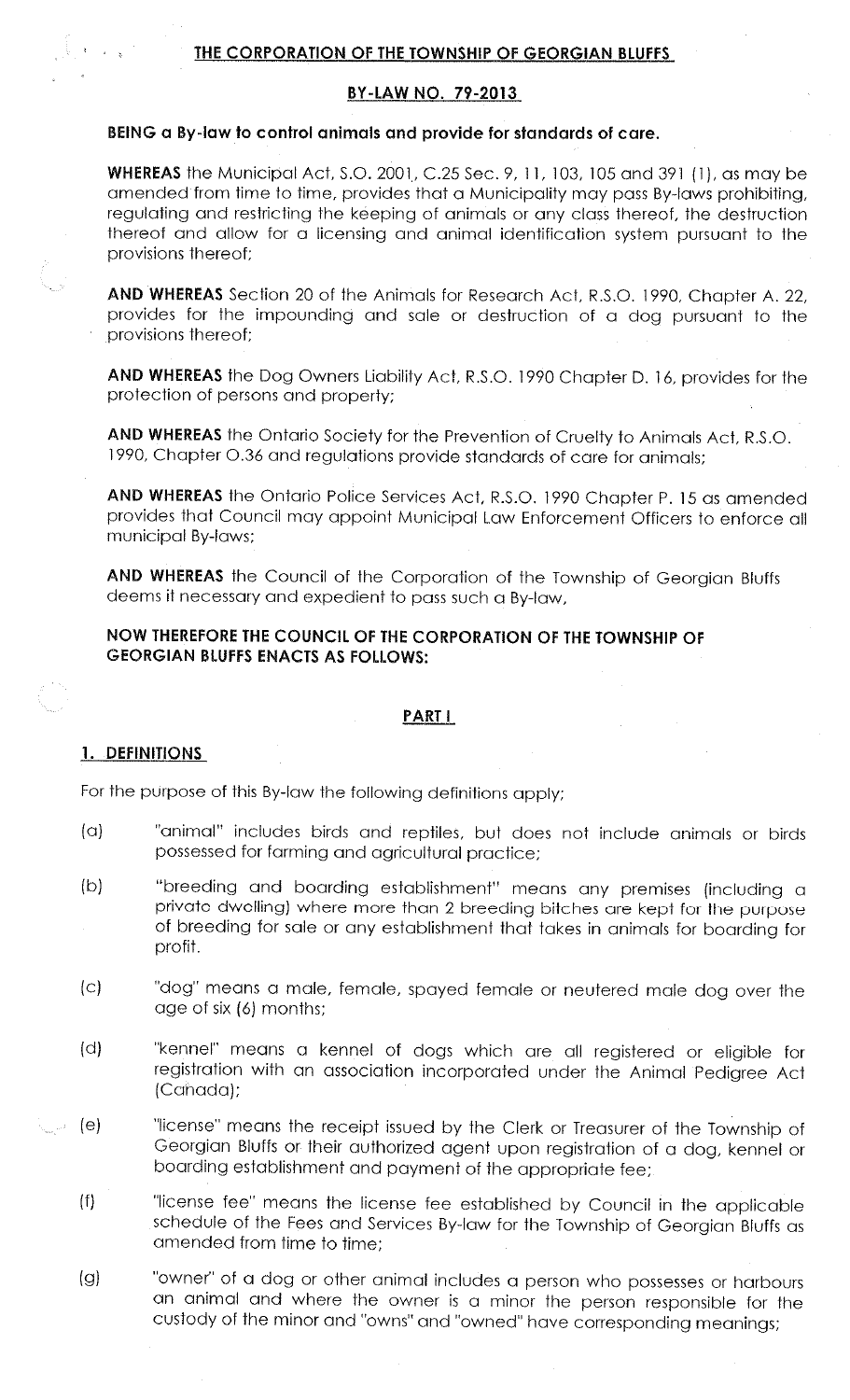- (h) "trespassing" means an animal, including a dog, being on the property of <sup>a</sup> person other than the owner of the animal without the express permission of the owner or occupier of the property.
- (i) "Guide Dog or Service Dog" shall mean a dog required as a guide for a blind person and having the qualifications prescribed by the regulations under the Blind Person's Rights Act or a Dog required by the person for reasons relating to his or her disability as defined under Ontario Regulation 429/07 under the Accessibility for Ontarians with Disabilities Act, 2005.
- (j) "Police Work Dog" shall mean a dog trained to aid law enforcement officers and which is actually being used for Police work purposes for the protection of the public, which can include the investigation of crime and the apprehension of law violators.
- (k) "Vicious Dog" shall mean any dog known to have a propensity, tendency or disposition to attack domestic animals or humans, without provocation or any dog which has bitten another domestic animal or human without provocation or a restricted dog.
- (I) "Restricted Dog" means
	- (a) a Pit Bull Terrier, an American Pit Bull Terrier, a Pit Bull, a Staffordshire Bull Terrier or an American Staffordshire Terrier or;
	- (b) a dog of mixed breeding which breeding includes the bloodline of the breeds referred to in (a).
- (m) "Working Dog" shall mean a dog trained to aid in herding or protecting livestock or a dog trained for and used for dog sledding.
- (n) "Hunting Dog" shall mean a hound bred dog used solely for the purpose of hunting or tracking.
	- (o) "Distress" means the state of being in need of proper care, water, food or shelter or being injured, sick or in pain or suffering or being abused or subject to undue or unnecessary hardship, privation or neglect.
	- (p) "Veterinarian" means a person licensed as a veterinarian by the College of Veterinarians of Ontario.
	- (q) "Municipal Law Enforcement Officer" shall mean the person appointed by the Corporation of the Township of Georgian Bluffs to enforce the by-laws of the Corporation.

# **PART II**

# 2. **REGISTRATION, LICENSING AND CONTROL OF DOGS**

- (a) Every owner of a dog in the Township of Georgian Bluffs, within one week after the dog comes into their possession, shall cause the dog to be registered/licensed at the office of the Clerk of the Township of Georgian Bluffs for the balance of the calendar year.
- (b) Following the initial registration/licensing the owner of a dog shall, prior to May 15th each year re-register/re-license each dog in their possession for the current calendar year and pay the Dog Tag Issuer upon demand.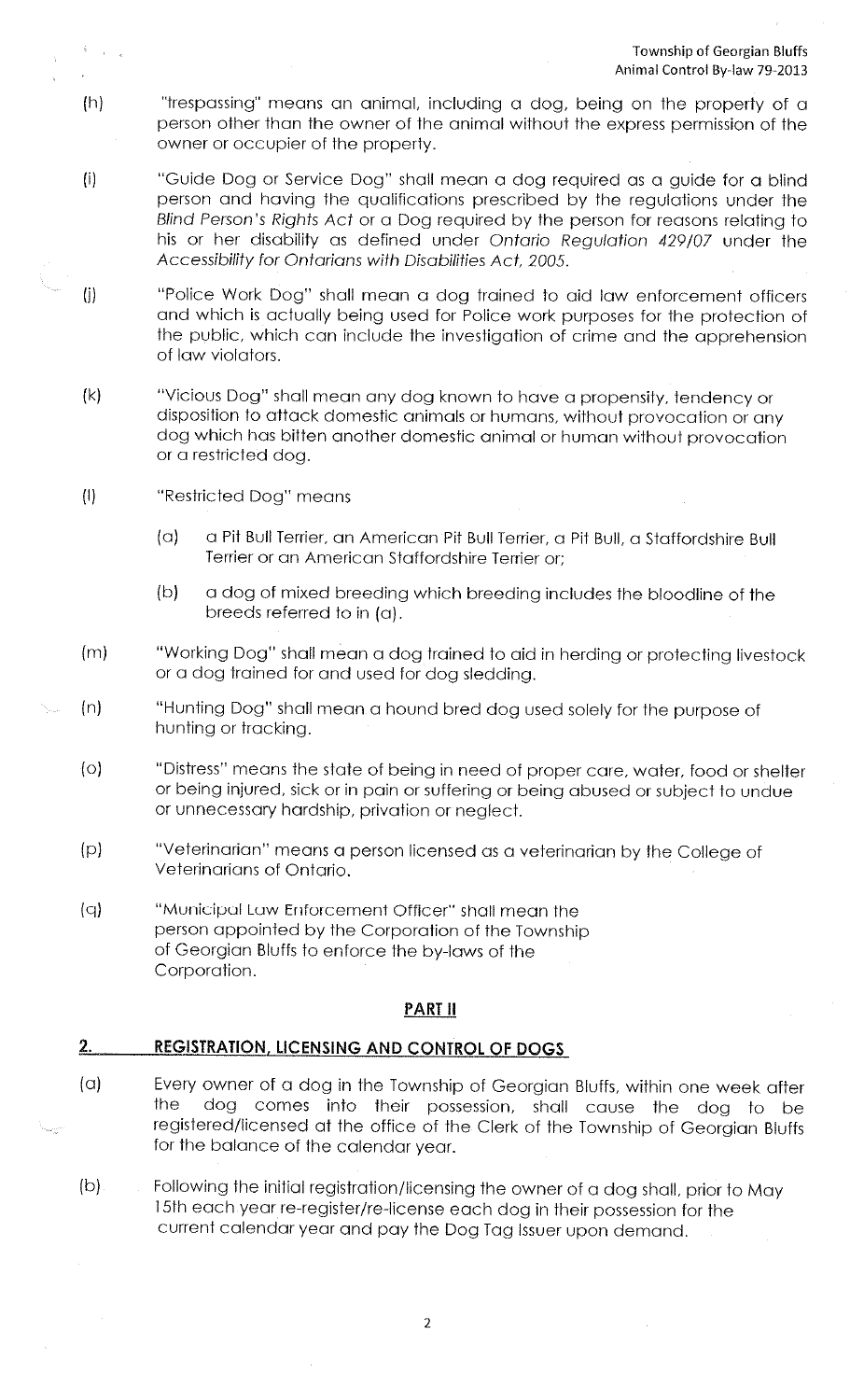- (c) On or after May16th of each year an additional \$10.00 fee shall be added to each applicable license fee.
- (d) Registration and licensing of dogs may be performed at the Municipal Office of the Township of Georgian Bluffs by paying the prescribed fee as established in the applicable schedule of the Fees and Services By-law for the Township of Georgian Bluffs as amended from time to time.
- (e) On payment of the license fee the owner shall be provided with a dog tag bearing a serial number and the year for which the tag is issued for each dog registered and licensed.
- (f) The owner shall keep the tag securely fixed on the dog at all times until the tag is renewed or replaced, except while the dog is being lawfully used for hunting in the bush.
- (g) A record shall be kept by the Clerk or other designated person showing the complete description of the dog for which the tag was issued, the name and address of the owner and the serial number of the tag.
- (h) No person shall use a tag on a dog other than the dog for which the tag was issued.
- (i) A registration, license or tag is not transferable and shall expire upon the death, · sale or other disposal of the dog or the sale or other disposal of the property on which a kennel or an establishment for the breeding or boarding of animals is situated.

## 3. **KENNELS**

- (a) No person shall keep a kennel of dogs in the Township of Georgian Bluffs except under the authority of a current valid license, which must be renewed annually before the fifteenth day (15th) of May each calendar year. Prior to the issuance of a kennel license, the property shall be properly zoned in accordance with the Township of Georgian Bluffs Comprehensive Zoning By-law to permit such kennel. Prior to the issuance of a license, the kennel shall also comply with the provisions of the Township of Georgian Bluffs Kennel By-law.
- (b) Every person making application for a license to keep a kennel of dogs shall make application in writing and
	- i) provide a complete description of each dog in the kennel together with a tattoo number or mark of identification sufficient to enable a person appointed to enforce the provisions of this By-law to clearly identify each dog for which a tag is issued.
	- ii) provide the location of the kennel and the number. size and construction of the facilities,
	- iii) provide the maximum number of dogs to be kept in the kennel at any time during the next twelve months,
	- vi) provide proof that every dog in the kennel is registered or eligible for registration with an association incorporated under the Animal Pedigree Act (Canada).
	- v) provide such other information as may be required by Council to properly consider the application, and shall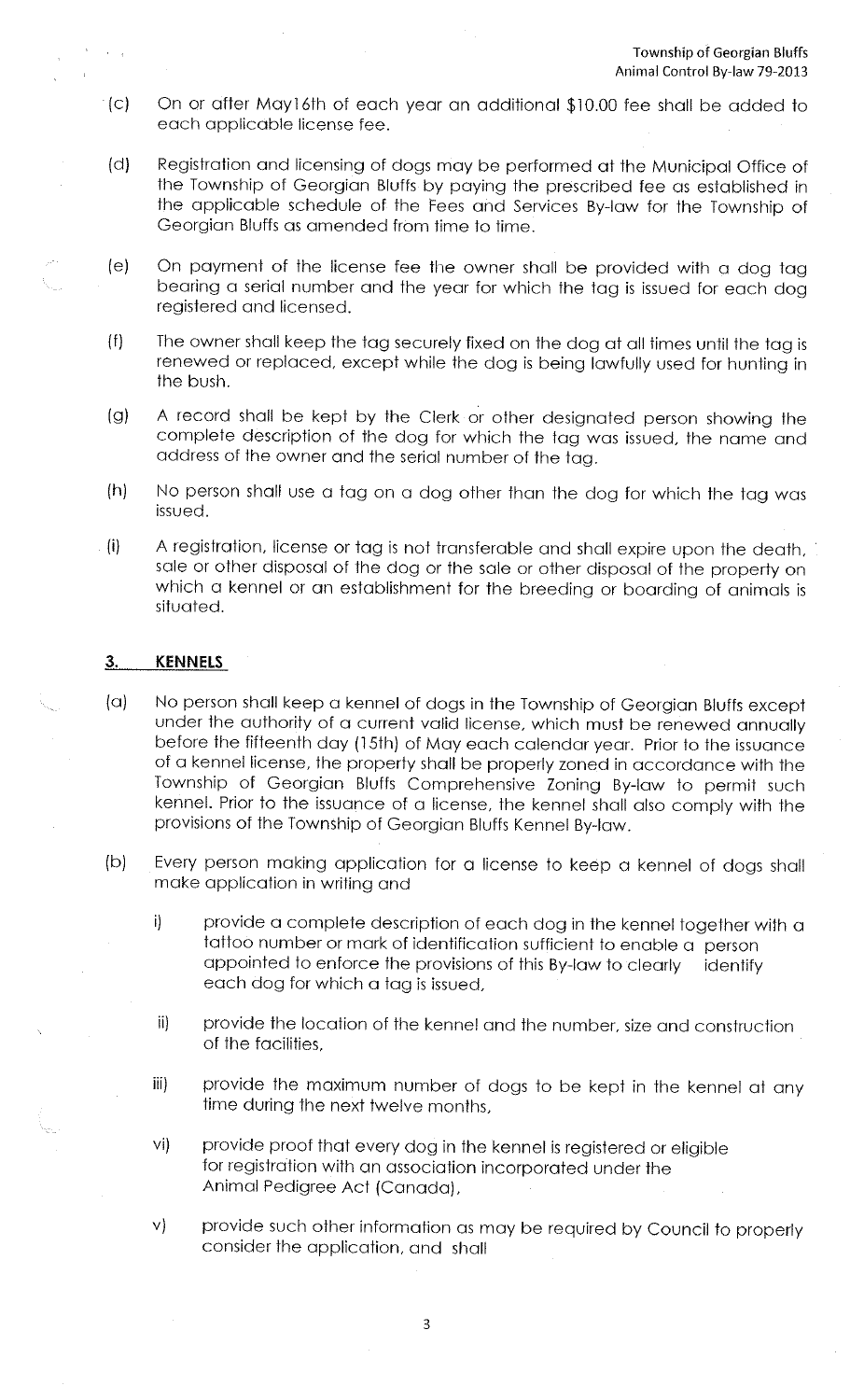- vi) obtain a tog for each dog in the kennel at a cost of one dollar (\$1 .00) for each tog or if purchasing togs for dogs obtained during the year may exchange tags for the current year registered to dogs no longer in the possession of the licensee for new tags, and
- vii) pay the current license fee established in the applicable schedule of the Fees and Services By-law for the Township of Georgian Bluffs as amended from time to time.
- viii) maintain a maximum of 25 dogs per kennel except where approved by Council and upon inspection by the Chief Building Official.
- (c) Council of the Township of Georgian Bluffs may refuse to issue or renew a license for a kennel of dogs if provisions of this By-law are violated or if issue or renewal of a license would violate other existing legislation or would violate the personal or property rights of other people.
- (d) The Council shall have the right to revoke a license if, after investigation and Georgian Bluffs of a complaint respecting the operation of a kennel or a breach by the owner thereof of the regulations hereunder, such owner fails to remedy the cause of the complaint or conform to the said regulations within 30 days after receiving notice by registered moil from the Clerk to do so, provided that such owner shall be given at least five days written notice of the dote and time of the meeting at which Council intends to consider the cancellation of such license and shall have the right to make representations to Council respecting the matter.

# **4. DOGS RUNNING AT LARGE**

- (a) No person shall allow a dog to run at large or trespass in the Township of Georgian Bluffs.
- (b) A dog shall be deemed to be running at large when found in any place other than the premises of the owner of the dog and not under the control of any person. A dog shall not be considered to be running at large, if it is a guide dog, harbourer or other responsible adult and is actively engaged in hunting or<br>training for hunting on land not posted, or on posted land with the permission of the owner.
- (c) No person shall take, allow or permit a dog to be on property owned or occupied by the Corporation of the Township of Georgian Bluffs except when the dog is controlled by a leash securely held by the person in charge of the dog.
	- (i) Property owned or occupied by the Corporation shall include all roadways and highways within the Township of Georgian Bluffs,<br>parks and all other municipally owned or controlled properties all other municipally owned or controlled properties.
- (d) A dog which is found running at large contrary to this By-law may be seized and impounded. A dog which is impounded shall be held for a period of not less than three (3) days exclusive of Saturday, Sunday or Public Holidays and if not claimed may then be sold, destroyed or otherwise disposed of at the discretion of the poundkeeper. except that where a dog is found running at Iorge and is ill or injured and a veterinarian is of the opinion that the dog should be destroyed forthwith, a police officer or other person authorized to enforce this By-law may direct the veterinarian to destroy the dog immediately. Where a dog is seized or impounded it shall not be released until all seizure, pound and maintenance charges have been paid.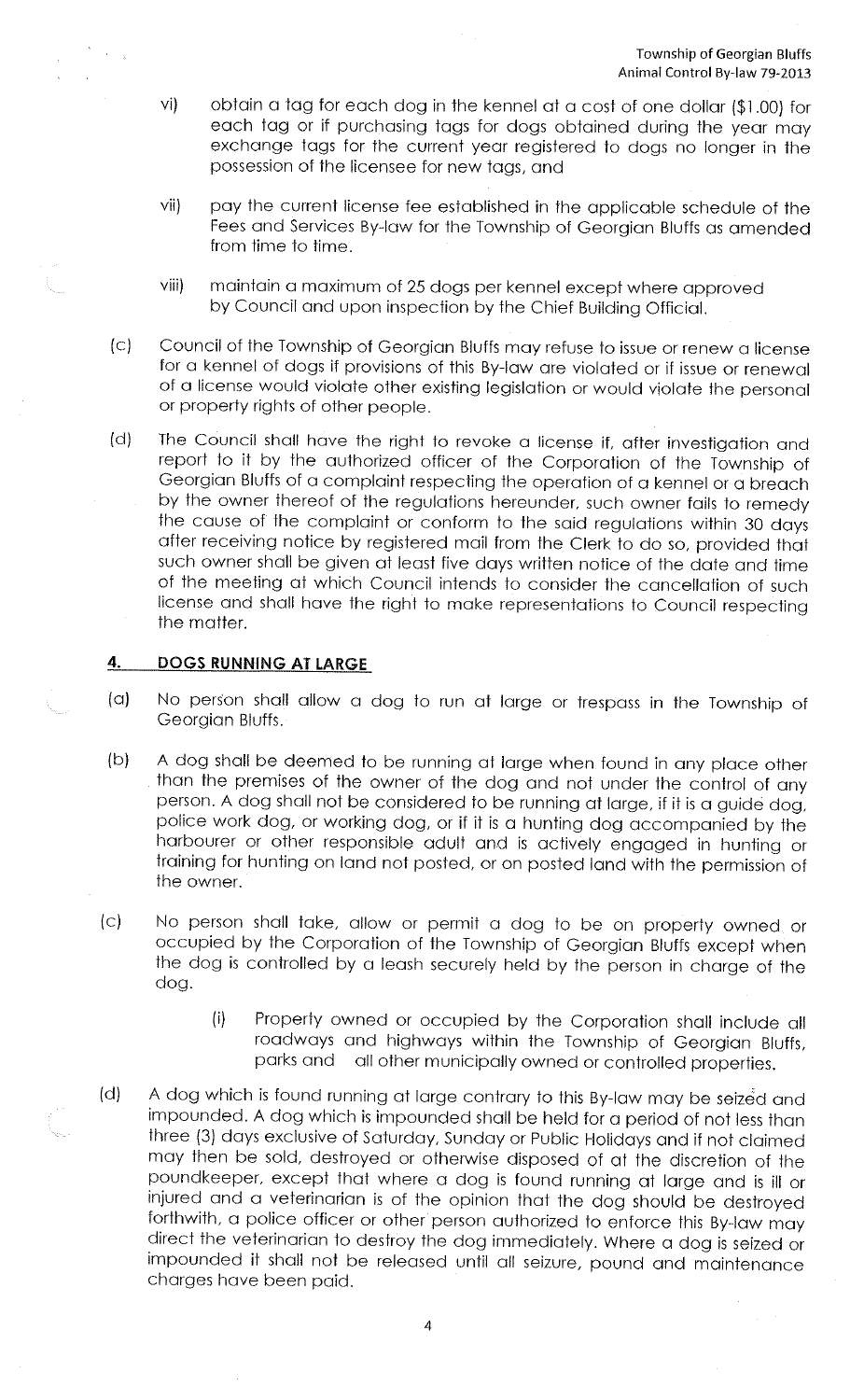- (e) Where a dog is found running at large in the Township of Georgian Bluffs and the dog cannot be seized or a danger exists to attempt seizure and the dog's presence in the location in which it is found causes a danger or a nuisance, <sup>a</sup> police officer or other person authorized to enforce this By-law may kill the dog or instruct another person to kill the dog as safely and humanely as possible in all of the circumstances.
- (f) Where the identity of the owner of an impounded dog is known the owner shall be notified and notice is sufficiently given if given personally or if sent by prepaid first class post to the last known address of the owner. If the dog is not claimed within three (3) days after notice is received, exclusive of Saturday, Sunday or Public Holidays, the dog may be sold, destroyed or otherwise disposed of and the owner is liable for all costs incurred. Notice shall be deemed to have been received by prepaid first class post seven (7) days after the notice has been mailed.

## **5. BREEDING OR BOARDING ESTABLISHMENT**

- (a) No person shall operate an establishment for the breeding or boarding of animals, including dogs but excluding farm animals, in the Township of Georgian Bluffs except under the authority of a currently valid license which must be renewed annually before the fifteenth day (15th) of May each year. Prior to the issuance of a Breeding or Boarding Establishment license, the property shall be properly zoned in accordance with the Township of Georgian Bluffs Comprehensive Zoning By-law.
- (b) Every person making application for a license to operate an establishment for the breeding or boarding of animals shall make application in writing and provide;

i) a full description of the animals to be bred or boarded and the maximum number of animals to be kept in the facility at any time during the following twelve month period, and

ii) a complete description of the location of the establishment and the number, size and construction of the facilities, and

iii) such other information as required by Council to allow them to proper consider the application, and

iv) pay the current license fee for breeding or boarding establishments as established in "Schedule A" attached and forming part of this By-law or as established in the applicable schedule of Fees and Services Bylaw for the Township of Georgian Bluffs as amended from time to time.

- (c) Council of the Township of Georgian Bluffs may refuse to issue or renew a license to operate an establishment for the breeding or boarding of animals if provisions of this By-law are violated or if issue or renewal of a license would violate other existing legislation or would violate the personal or property rights of other people.
- (d) In addition to the license fee for an establishment for the breeding or boarding of animals the owner of such an establishment shall obtain a tag at a cost of one dollar (\$1.00) per tag for each dog kept in the breeding or boarding establishment for sixty (60) days or more or shall produce for inspection <sup>a</sup> currently valid license and tag for a dog from another jurisdiction which is being kept temporarily at the establishment.

5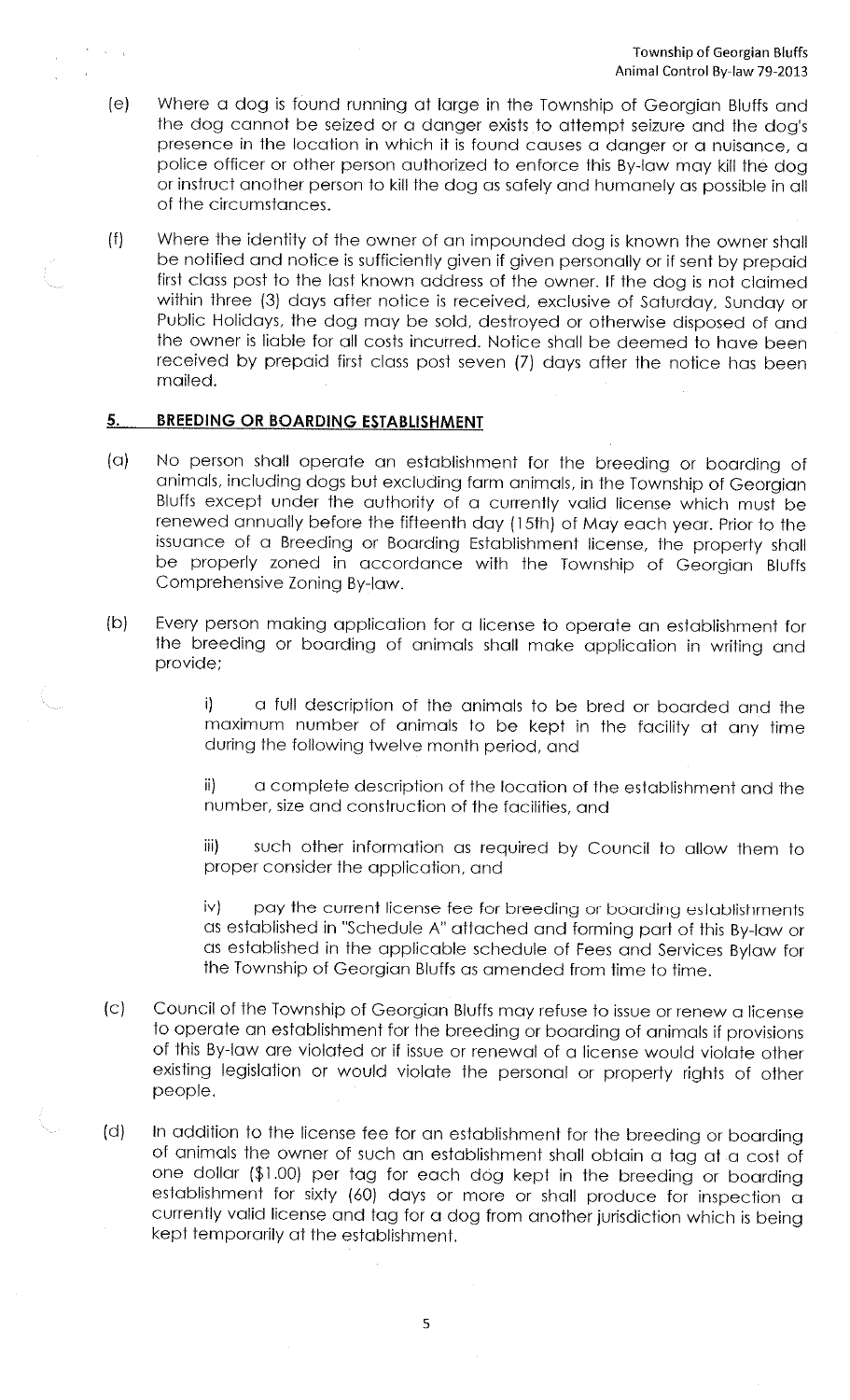### **PART Ill**

### **6. ANIMALS BEING AT LARGE OR TRESPASSING**

 $\sim 10^7$ 

(a) No owner of an animal, other than a dog, shall allow or permit the animal to be at large in the Township of Georgian Bluffs or allow or permit an animal, including a dog, to trespass on the property of another person; and

(i) For the purposes of this Section

"be or being at large" means an animal being in a place other than the premises of the owner of the animal and not under the control of any person. A dog shall not be considered to be running at large, if it is <sup>a</sup> guide dog, police work dog, or working dog, or if it is a hunting dog accompanied by the harbourer or other responsible adult and is actively engaged in hunting or training for hunting on land not posted, or on posted land with the permission of the owner.

- (b) An animal that is found being at large or trespassing may be seized and impounded. An animal that is impounded shall be held for a period of not less than three (3) days, exclusive of Saturday, Sunday or Public Holidays, and if not claimed may be sold or otherwise disposed of in a manner prescribed by law. When an ill or injured animal is seized or impounded and a veterinarian determines that the animal should be destroyed forthwith the animal may be immediately destroyed as provided by law. When an animal is seized or impounded it shall not be released until all seizure, pound and maintenance fees have been paid.
- (c) Where the identity of the owner of an impounded animal is know the owner shall be notified and notice is sufficiently given if given personally or if sent by prepaid first class post to the last known address of the owner. If the animal is not claimed within three (3) days after the notice is received, exclusive of Saturday, Sunday or Public Holidays, the animal may be sold or disposed of in a manner prescribed by law and the owner is liable for all costs incurred. Notice shall be deemed to have been received by prepaid first class post seven (7) days after the notice has been mailed.

### **7. VICIOUS DOG**

- (a) No owner, possessor or harbourer of a vicious dog shall permit, suffer or allow the dog to be on any streets or in any public place that is not owned or controlled by that person unless the dog is muzzled to prevent it from biting another animal or a human.
- (b) Every owner, possessor or harbourer of a vicious dog shall, at all times while the dog is on the premises owned or controlled by such person, keep the dog securely confined either indoors or in an enclosed pen or other structure capable of preventing the entry of any children and adequately constructed to prevent the dog from escaping.
- (c) Where a vicious dog has been impounded for any reason, the Pound keeper shall not restore the said dog to its owner or to any other person unless the Pound keeper is satisfied that the person to whom the dog is to be restored is aware of and in compliance with the provisions of subsection (a) and (b) hereof.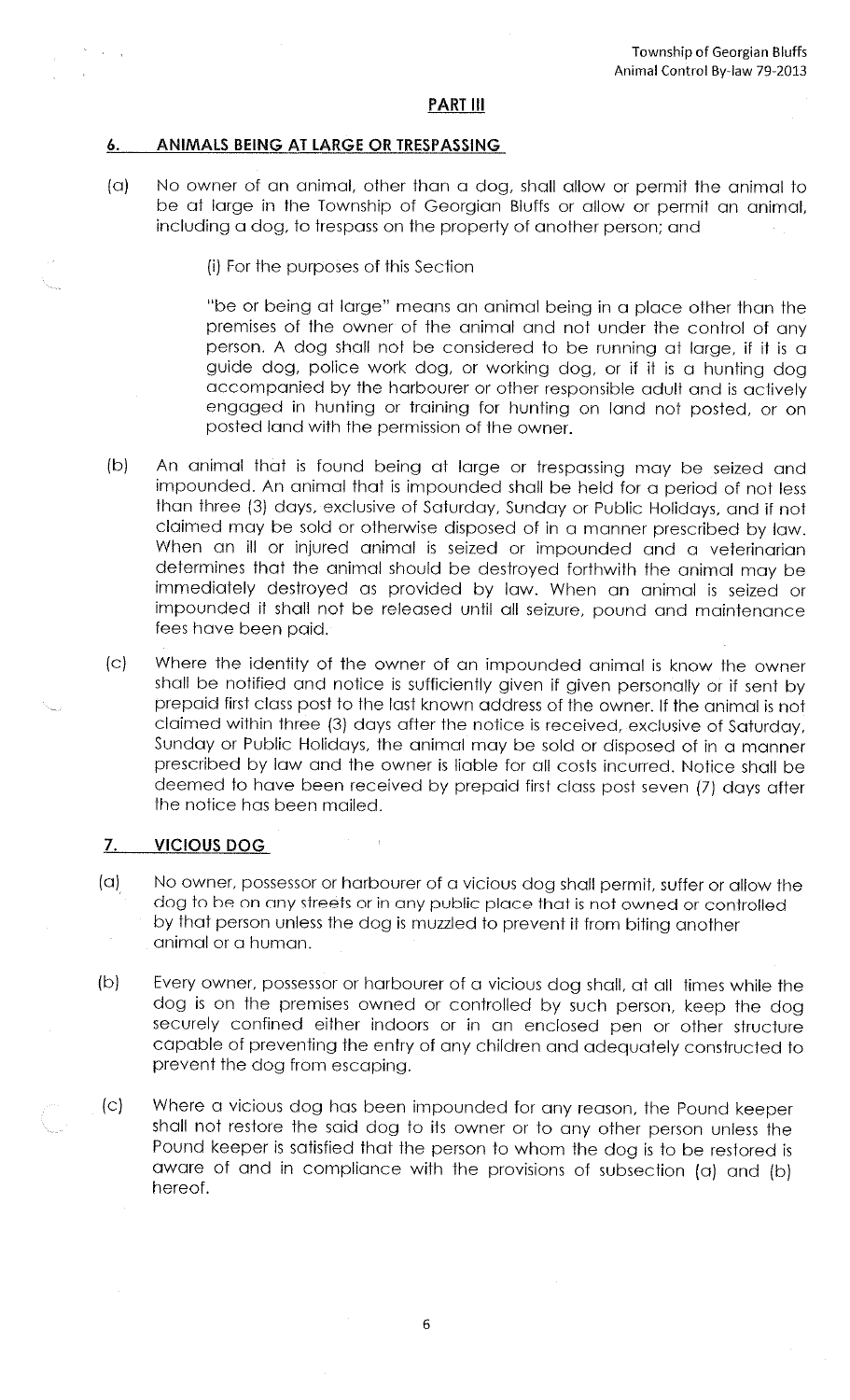#### **PART IV**

# **8. STANDARDS OF CARE FOR ANIMALS**

 $\alpha$  ,  $\alpha$ 

- (a) Every person who owns or has custody or care of an animal shall comply with the standards of care with respect to every animal that the person owns or has custody or care of in accordance with the standards prescribed as follows:
	- (i) Any person who keeps an animal within the municipality shall provide the animal with adequate and appropriate care, food, water, shelter, exercise, attention and veterinary care as may be required to meet the needs of the animal.
	- (ii) Any person who has tethered an animal shall ensure at all times that the animal has unrestricted movement within the range of the tether and that the animal cannot suffer injury resulting from the tethering.
	- (iii) No person shall have more than six (6) cats in any residential dwelling unit within the municipality.
	- (iv) Any person keeping an animal within the municipality shall do so under sanitary conditions.
	- (v) For the purposes of subsection (a) (iv) herein, an animal is kept in an unsanitary condition where the keeping of the animal results in an accumulation of fecal matter. an odor, insect infestation or rodent attractants which endanger the health of any person or animal, or which disturbs or is likely to disturb the enjoyment, comfort or convenience of any person.
	- (vi) No person shall cause, permit or allow an animal to be confined in <sup>a</sup>vehicle or other confined space without appropriate ventilation or left in a vehicle or other confined space if the weather conditions are not suitable for containment of an animal.
	- (vii) No person shall:
		- a) tease, torment, annoy,.or abuse any animal; or,
		- b) untie, loosen or otherwise free an animal which is not in distress unless such person has the authorization of the owner.
	- (viii) In addition to any other remedy, a Police Officer or Municipal Law Enforcement Officer may give to an animal's owner an Order where the officer has reason to believe that the owner has failed to comply with any part of this section.
	- (ix) Where a Police Officer or Municipal Law Enforcement Officer has reasonable and probable grounds to believe that an animal is in distress or is likely to be in distress, an officer may require the owner to cause the animal to be examined and treated by a Veterinarian at the owner's expense.
	- (x) An Order as provided for in subsections (a) (viii) and (ix) shall include the following information:
		- a) particulars of the reasons for which the Order was given; and,
		- b) particulars of the things the owner is required to do to remedy the issue.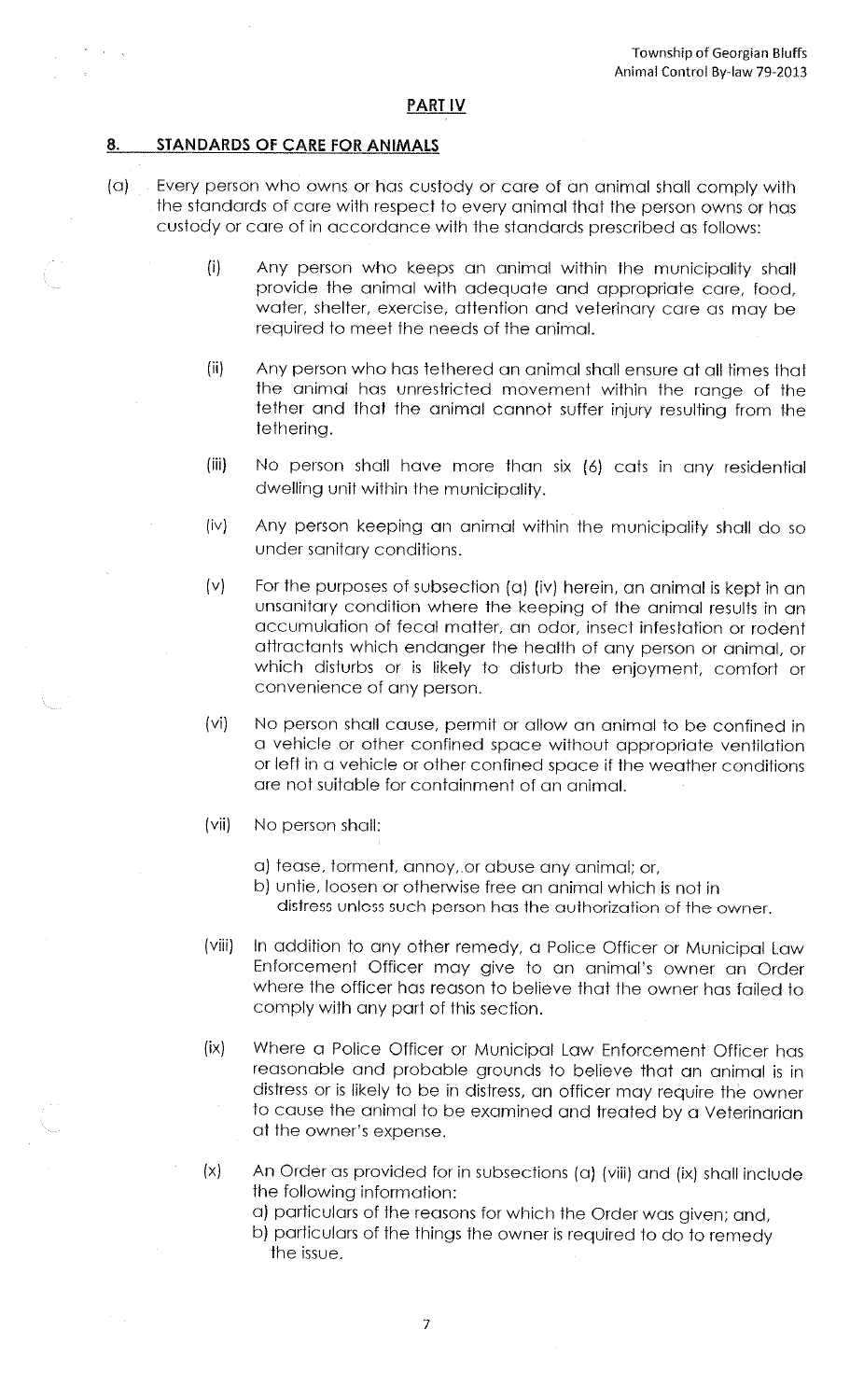- (xi) An owner to whom or to which an Order is given shall forthwith comply with the Order.
- (b) No person shall cause an animal to be in distress.
- (c) No owner or custodian of an animal shall permit the animal to be in distress.
- (d) No person shall train an animal to fight with another animal or permit an animal that the person owns or has custody or care of to fight another animal.
- (e) No person shall own or have possession of equipment or structures that are used in animal fights or in training animals to fight.
- (f) No person shall harm or cause harm to a dog, horse or other animal that works with peace officers in the execution of their duties, whether or not the animal is working at the time of the harm.

# **PART** IV • **EXCEPTIONS**

Subsection 8. (a) does not apply in respect of,

- (i) an activity carried on in accordance with reasonable and generally accepted practices of agricultural animal care, management or husbandry; or
- (ii) a prescribed class of animals or animals living in prescribed circumstances or conditions, or prescribed activities.
- (iii) a veterinarian providing veterinary care, or boarding an animal as part of its care, in accordance with the standards of practice established under the Veterinarians Act;
- (vi) a person acting under the supervision of a veterinarian described in clause (v); or
- (vii) a person acting under the orders of a veterinarian described in clause (v) but only in respect of what the person does or does not do in following those orders.

Subsection 8. (b) and (c) does not apply in respect of,

- (i) an activity permitted under the Fish and Wildlife Conservation Act, 1997 in relation to wildlife in the wild;
- (ii) An activity permitted under the Fish and Wildlife Conservation Act, 1997 or the Fisheries Act (Canada) in relation to fish;
- (iii) an activity carried on in accordance with reasonable and generally accepted practices of agricultural animal care, management or husbandry; or
- (iv) a prescribed class of animals or animals living in prescribed circumstances or conditions, or prescribed activities.
- (v) a veterinarian providing veterinary care, or boarding an animal as part of its care, in accordance with the standards of practice established under the Veterinarians Act;
- (vi) a person acting under the supervision of a veterinarian described in clause (v); or
- (vii) a person acting under the orders of a veterinarian described in clause (v) but only in respect of what the person does or does not do in following those orders.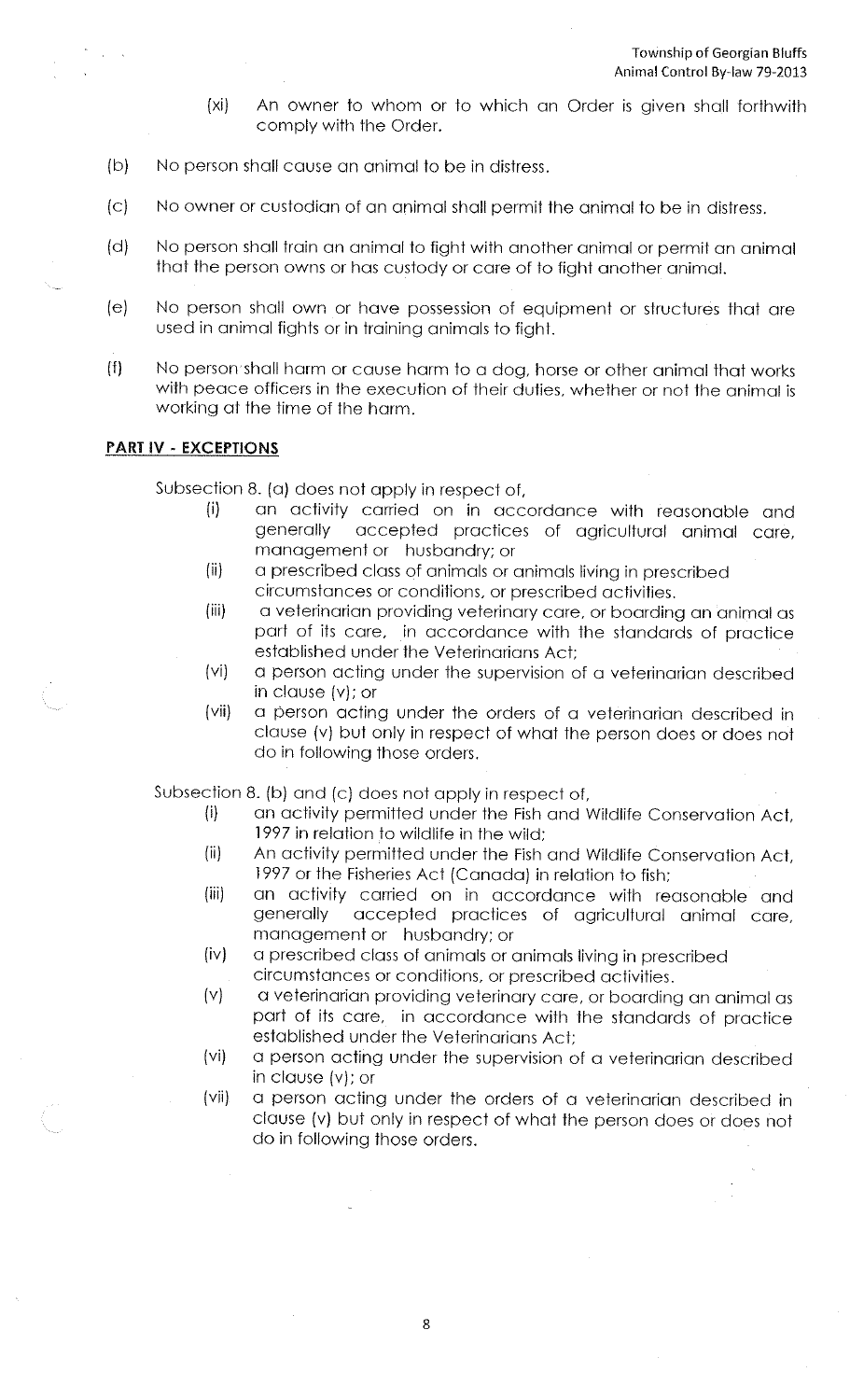# **PART IV- RIGHT OF INSPECTIQN**

- (g) A Police Officer or a Municipal Law Enforcement Officer may, without <sup>a</sup> warrant, enter and inspect any building or place used for animal exhibit, entertainment, boarding, hire or sale, either alone or accompanied by one or more veterinarians or other persons as he or she considers advisable, in order to determine whether the standards of care as prescribed in Section 9 of this Bylaw are being complied with.
- (h) The power to enter and inspect a building or place under subsection (g) shall not be exercised to enter and inspect a building or place used as a dwelling except with the consent of the occupier.
- (I) The power to enter and inspect a building or place under subsection (g) shall not be exercised to enter and inspect a building or place that is an accredited veterinary facility.
- (j) The power to enter and inspect a building or place under subsection (g) may be exercised only between the hours of 9:00 a.m. and 5:00 p.m., or at any other time when the building or place is open to the public.
- (k) A justice of the peace or provincial judge may issue a warrant authorizing a Police Officer or Municipal Law Enforcement Officer to enter <sup>a</sup> building or place specified in the warrant, either alone or accompanied by one or more veterinarians or other persons as the police officer or municipal law enforcement officer considers advisable, and to inspect the building or place or do anything authorized under subsection (j) if the justice of the peace or provincial judge is satisfied by information on oath that,
	- a) A police officer or municipal law enforcement officer has been prevented from entering or inspecting the building or place under subsection (j); or
	- b) There are reasonable grounds to believe that a police officer or municipal law enforcement officer will be prevented from entering or inspecting the building or place under subsection (j).

### **PART V**

### **9. LICENSING EXEMPTIONS**

(a) Service Dogs or Guide Dogs will be exempt from payment of all license fees provided that proper documentation is provided to the Township proving that the dog is a registered Service Dog or Guide Dog. Said dog will still be required to obtain and wear the current year's dog tag. These must still be obtained on an annual basis.

#### **PART VI**

### **10. license Fees**

(a) Fees for dog licensing, kennel registration and breeding or boarding establishments are established as per the current Township of Georgian Bluffs Fees and Services By-law.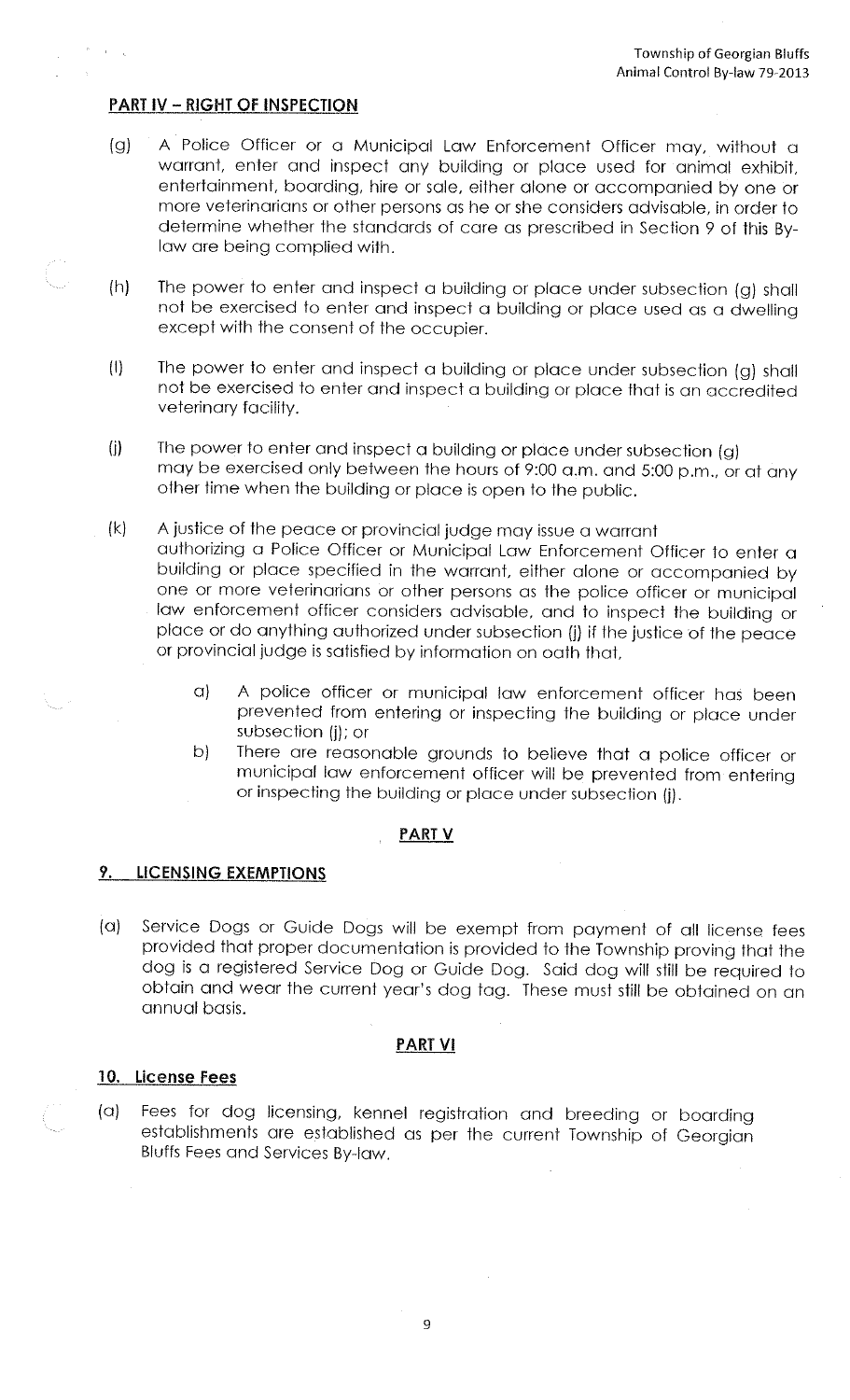#### **Part VII**

#### **11. GENERAL PROVISIONS**

- (a) The Council of the Corporation of the Township of Georgian Bluffs will determine the compensation to be received for services rendered in administering the provisions of this bylaw or any Act or Regulation requiring the seizing, impounding or distraining of dogs or other animals and detained in the possession of the distrainer.
- (b) No person shall keep more than 3 dogs per household except for Guide Dogs, Service Dogs, Working Dogs or Hunting Dogs, unless licensed under a kennel or breeding and boarding establishment license.
- (c) No person shall make a false statement on any registration or application required under this By-low.
- (d) Every owner of a dog or the owner or operator of a kennel or establishment for breeding or boarding animals shall allow access to the facility, for the purpose of inspection at all reasonable hours, to any person appointed to enforce the provisions of this By-low.
- (e) The provisions of this By-low shall be enforced by an Ontario Provincial Police Officer, a Municipal Low Enforcement Officer or other person appointed by the Council of the Township of Georgian Bluffs to enforce the provisions of this Bylaw.
- (f) Any person who violates any provision of this By-low is a guilty of an offence and on conviction is liable to a fine as provided for in the Provincial Offences Act.
- (g) Each day a contravention continues may be deemed to be a separate offence.
- (h) All money paid for seizing, impounding and maintaining a dog or other animal under subsection 7 (b) shall be paid to the Treasurer of the Corporation of the Township of Georgian Bluffs or a person designated by the Treasurer.

### **PART VIII**

### 12. **SEVERABILITY**

[a) If a Court of competent jurisdiction should declare any section or port of <sup>a</sup> section of this By-low to be invalid, such section or party of a section shall not be construed as having persuaded or influenced Council to pass the remainder of the By-low and it is hereby declared that the remainder of the By-low shall be valid and shall remain in force.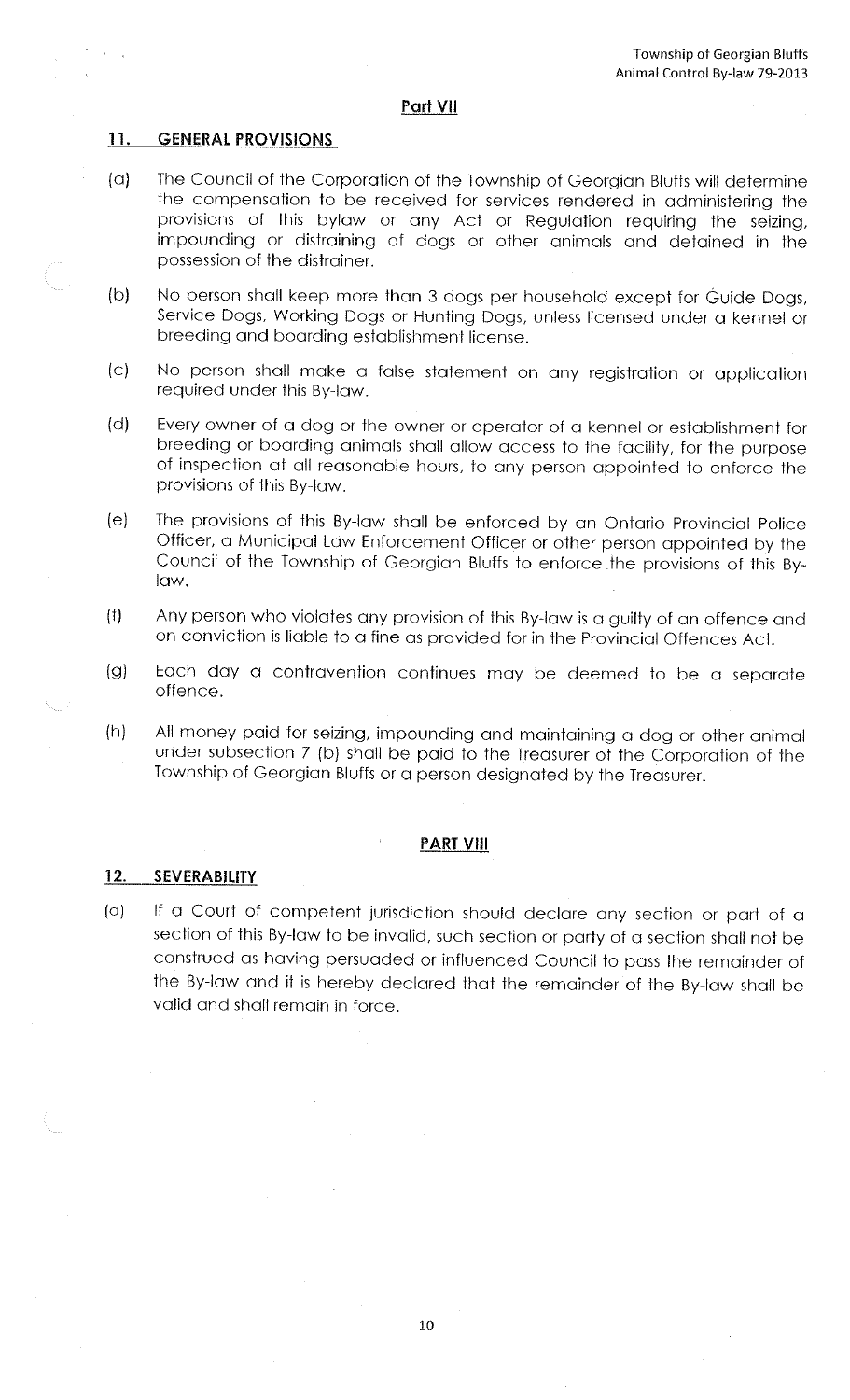### **PART IX**

# **13. BY-LAW READINGS AND EFFECT**

This By-law rescinds By-law No. 102-2011.

This By-law shall come into force and effect upon the final passing thereof and shall remain in force until repealed by Council.

Read a first and second time this 4TH day of September 2013.

Read a third time and finally passed this 41h day of September, 2013.

Mayor Alan Barfoot

~\:::~

Clerk Bruce Hoffman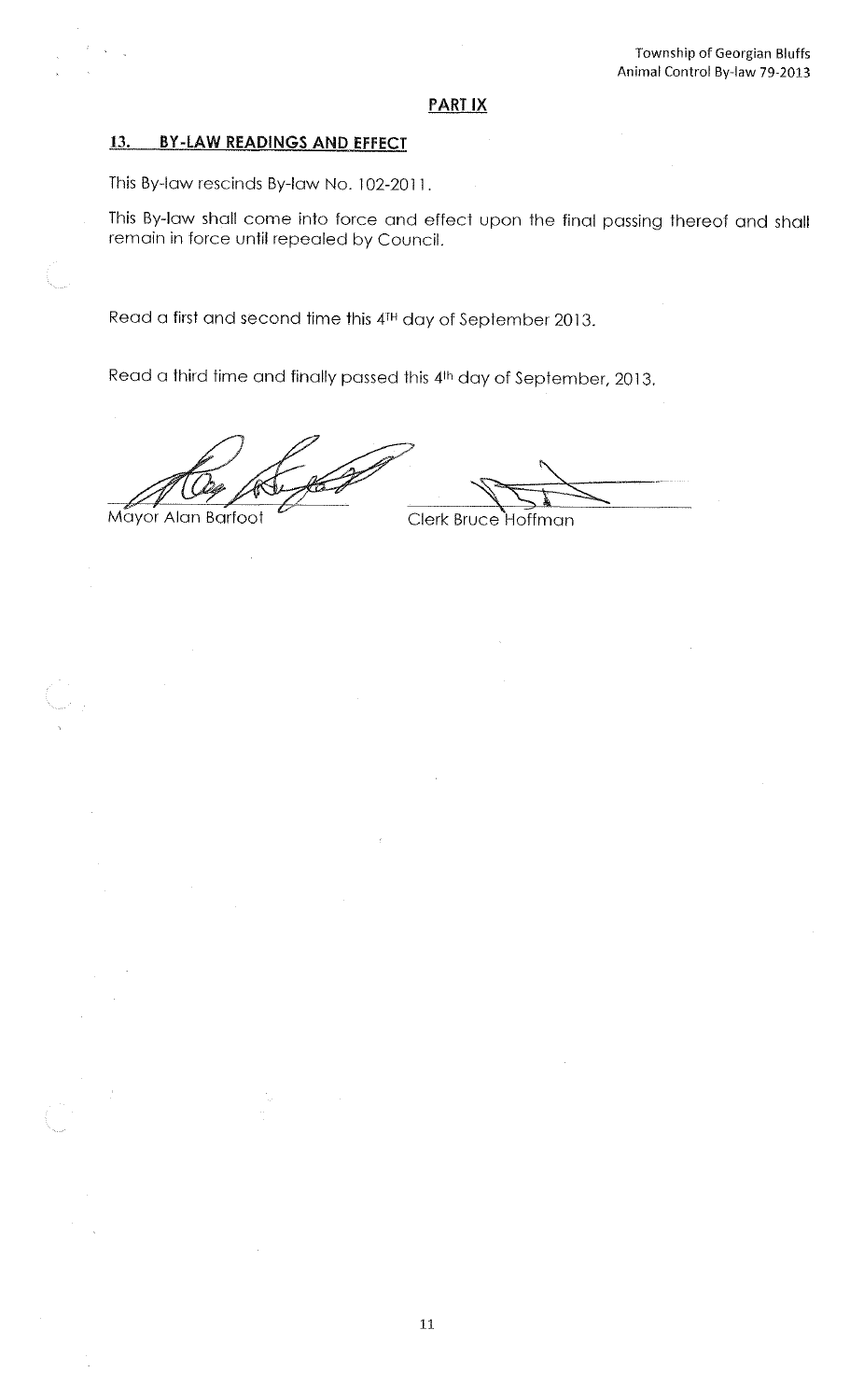### THE CORPORATION OF THE TOWNSHIP OF GEORGIAN BlUFFS ANIMAL CONTROL BY-LAW NUMBER 79-2013 PART 1 PROVINCIAL OfFENSES ACT SET FINE SCHEDULE

| <b>Item</b>    | Short Form Wording                                                                        | <b>Provision Creating or</b> | Set Fine |
|----------------|-------------------------------------------------------------------------------------------|------------------------------|----------|
|                |                                                                                           | <b>Defining Offence</b>      |          |
| 1              | Owner fails to purchase dog license for                                                   | Section $2(a)$               | \$125.00 |
|                | current year.                                                                             |                              |          |
| $\mathbf{2}$   | Owner fails to re-register and re-license dog                                             | Section 2 (b)                | \$125.00 |
| $\mathbf{3}$   | Owner fails to pay Dog Tag Issuer upon<br>demand                                          | Section 2 (b)                | \$125.00 |
| 4              | Owner fails to keep tag securely fastened to<br>dog                                       | Section 2 (f)                | \$125.00 |
| 5              | Use tag on wrong dog                                                                      | Section 2 (h)                | \$125.00 |
| 6<br>A.        | Failure to obtain Kennel License for current<br>year                                      | Section $3(a)$               | \$300.00 |
| $\overline{7}$ | Allow/Permit dog to run at large                                                          | Section $4(a)$               | \$125.00 |
| 8              | Failure to have dog on leash when on<br>Township property                                 | Section $4(c)$               | \$125.00 |
| 9              | Failure to purchase for current year a<br><b>Breeding/Boarding license</b>                | Section $5(a)$               | \$300.00 |
| 10             | Failed to supply full description of animals in<br><b>Breeding/Boarding establishment</b> | Section 5 (b) (i)            | \$125.00 |
| 11             | Failure to supply complete description of<br><b>Breeding/Boarding Establishment</b>       | Section 5 (b) (ii)           | \$125.00 |
| 12             | Failed<br>to<br>supply<br>location<br>of<br><b>Breeding/Boarding Establishment</b>        | Section 5 (b) (ii)           | \$125.00 |
| 13             | Allow/Permit animal to be at large                                                        | Section $6(a)$               | \$125.00 |
| 14             | Allow/Permit animal to trespass                                                           | Section $6(a)$               | \$125.00 |
| 15             | Allow/Permit a vicious dog in a public place<br>without muzzle                            | Section $7(a)$               | \$125.00 |
| 16             | Failure to<br>vicious<br>keep<br>dog<br>properly<br>confined                              | Section 7 (b)                | \$125.00 |
| 17             | Failure to comply with the standards of care                                              | Section $8(a)$               | \$125.00 |
| 18             | Cause animal to be in distress                                                            | Section 8 (b)                | \$125.00 |
| 19             | Permit animal to be in distress                                                           | Section $8(c)$               | \$125.00 |
| 20             | Train animal to fight                                                                     | Section 8 (d)                | \$125.00 |
| 21             | Own/Possess Equipment used for animal<br>fights                                           | Section 8 (e)                | \$125.00 |

Note: The penalty provisions for offences indicated above are contained in Section 11 (f) of By-law Number 79-2013 of which a certified copy has been filed.